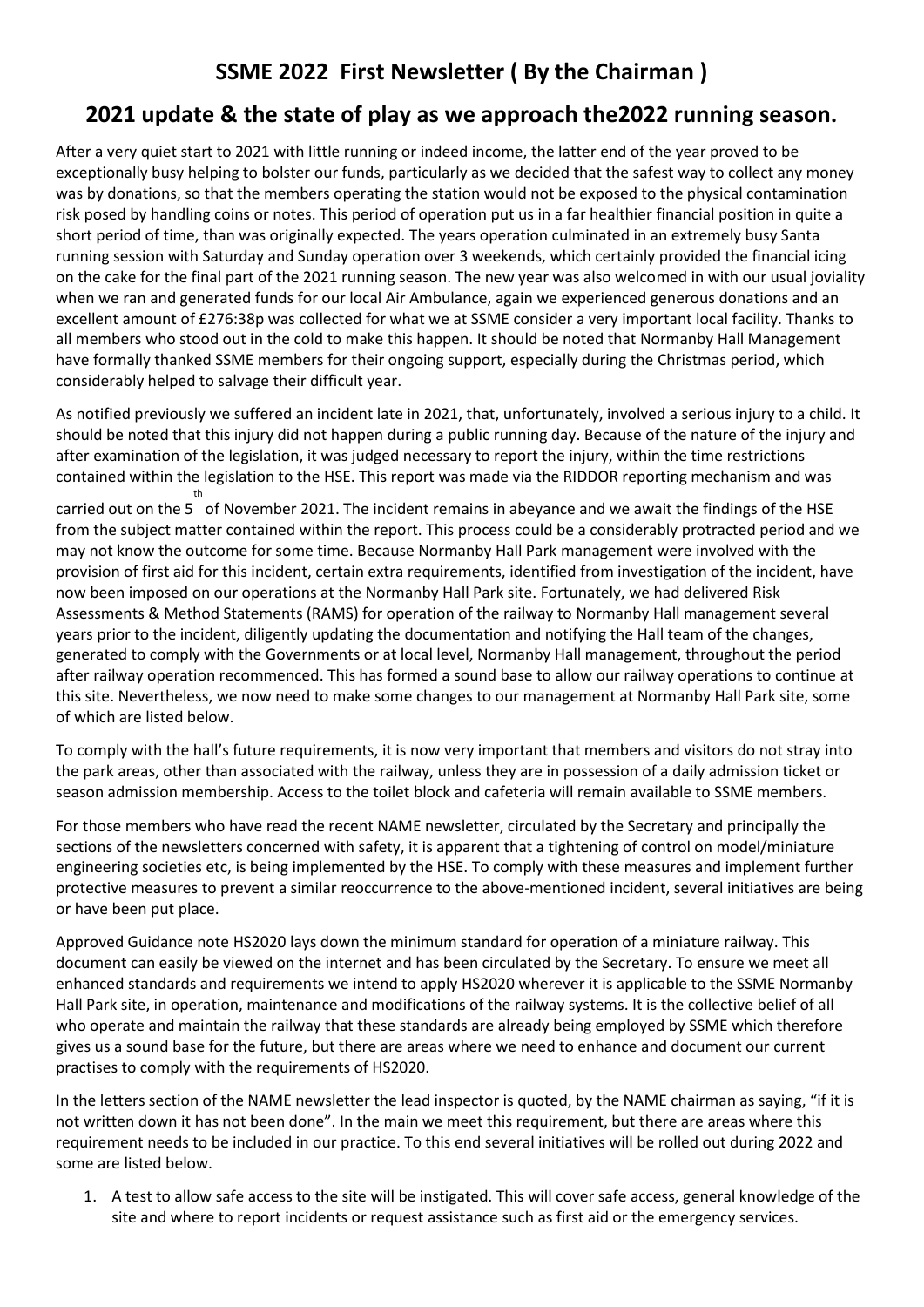- 2. A test to drive a locomotive will be instigated, this will not be about driving your loco but it will lay down what criteria should be met at site by you to drive your loco.
- 3. A site induction system will be developed.
- 4. An abridged training system for notifying visitors and visiting drivers of our requirements will be instigated.

To enable delivery of this initiative to comply with HS2020 an initial team of testing officers has been formed. This team consists of: -

Chief testing officer Jim Pell.

Assistant testing officer Vic Crossman.

Assistant testing officer Martyn Parsons.

Retest & appeals testing officer Dennis Shemilt.

All the members above have now been put through the test procedure; the test being conducted by 3 testing officers to ensure the process was rigorously applied to each individual testing officer. This number of testers will not be necessary for the rest of the membership and the numbers utilised will be at the discretion of the testing officer, conducting the test.

The testing process is set out in Proc. T/001 and will be freely available to all members.

## **All existing driving authorisation ceased at the end of 2021 and all members will now need to pass through the retesting process, before driving on SSME Normanby Hall Park railway.**

It is our intention to carry out the required number of tests to ensure sufficient drivers will have passed through the test & recording procedures before the start of railway running at Easter 2022. This should be accomplished by utilisation of members running days once the track maintenance work has been completed.

Please contact Jim Pell to arrange a date for your test.

Again, to comply with the requirements of HS2020 a series of Procedures, have been produced covering most of the railway operation and maintenance. These procedures will be available at Normanby Hall site, published on SSME web page and can be referred too if any member requires information or direction on how a task or operation should be carried out.

Throughout the period of operation under COVID 19 restrictions, modification of operating procedures and railway systems has been carried out. These changes were made known to members operating the site at the stage of change by verbal communication. Moving forward a system of updating members will be instigated at Normanby Hall Park site so that all changes are displayed and documented. Major changes will be distributed by communication from the Secretary.

## **Ongoing work 2022**

A new workshop is under erection in the carriage shed area to allow safe maintenance of rolling stock local to its storage location.

The steam bay manual transporter beam is undergoing an extensive refurbishment and alignment procedure to correct for ground movement and physical metal protection to prevent deterioration of the beam.

Further signals have been and more will be installed prior to the start of the 2022 season. These signals control progress of trains up the gradient into the station and passage through the station to comply with the requirements of members who have operated the station, to reduce the possibility of infection from COVID 19.

A central clock tower has been built and donated by Vic & Shirley. The clocks can be heard chiming when the railway is in operation. Sound amplification equipment has been donated by William Shemilt.

All credit to our team of gardeners, there has been Great progress made, removing weed growth and enhancing the gardened areas across the whole site. The majority of the plants have been generously donated by members which during the times of low income allowed the projects to progress. Additionally, an allotment of funds was made at the AGM for the purchase of garden plants and this money is now also being utilised to further extend the excellent looks of the site.